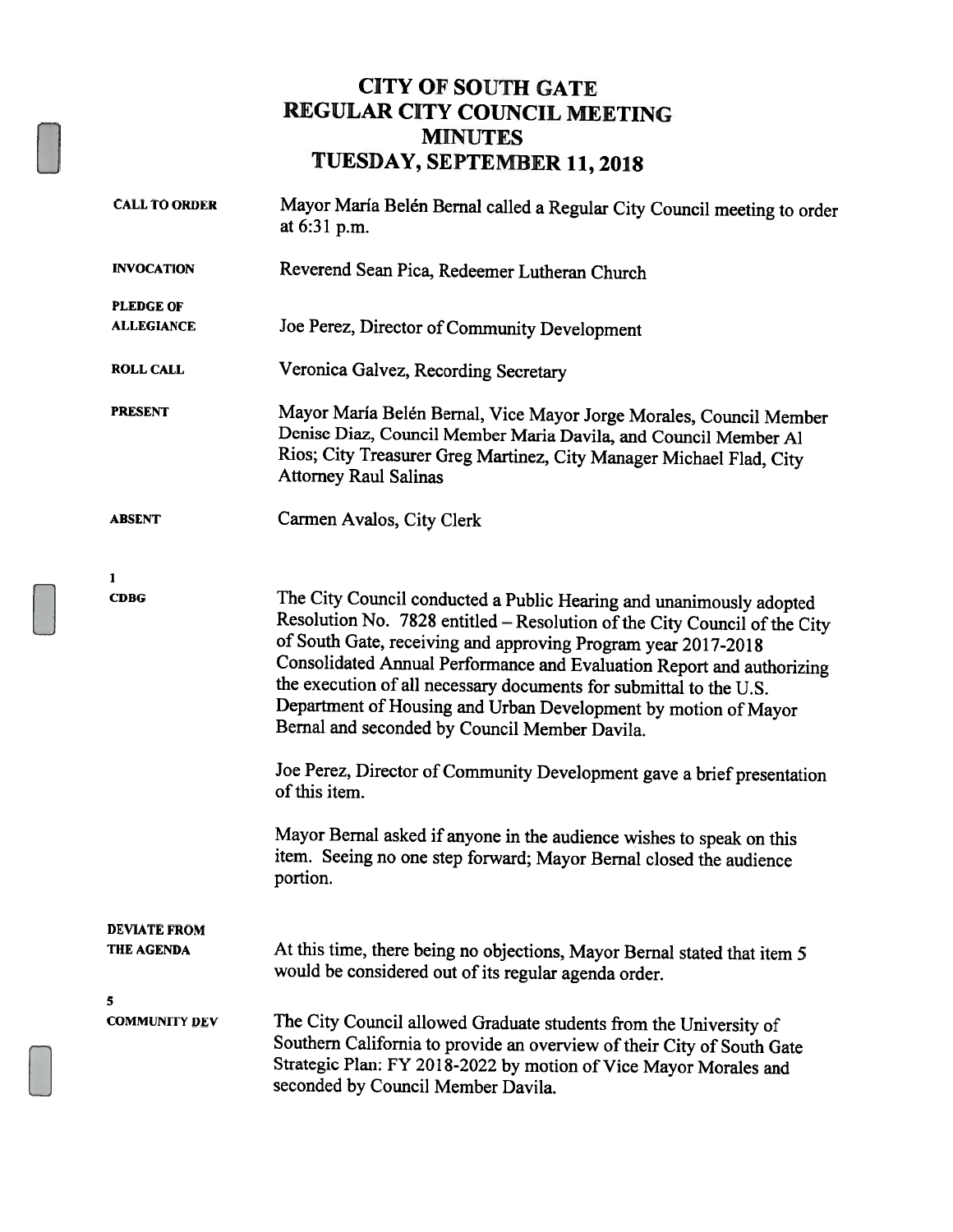# COMMENTS FROM

THE AUDIENCE Virginia Johnson, 5751 McKinley Avenue spoke on the recent meeting focusing on the housing project for the homeless in the City of Downey.

> Linda Parsonson, <sup>5780</sup> Main Street complemented the grounds maintenance for Hollydale Park.

Henry C. Gonzalez, <sup>10210</sup> Alexander Avenue spoke on the recent meeting focusing on the housing project for the homeless in the City of Downey.

Daniella Poole, <sup>2728</sup> Ardmore Avenue spoke on parking citations being issued near her residence and the railroad tracks.

Janet Torres, Executive Director for the South Gate Chamber of Commerce thanked City Council and Stafffor welcoming Wendy's into the community and said that they had <sup>a</sup> successful fundraiser for the JAA with Jersey Mike's.

Francisco Amezcua, <sup>10000</sup> Rosewood Avenue spoke on parking enforcement near his residence and the entire City.

Jaime Granados, <sup>9728</sup> Annetta Avenue stated that he has been having issues contacting the Public Works Department in regards to <sup>a</sup> tree and sidewalk problem that he has been having for years.

Mayor Bemal requested that Art Cervantes, Director of Public Works ge<sup>t</sup> Mr. Granados' contact information and would like to be <sup>a</sup> par<sup>t</sup> of the meeting.

Javana Laveen, Sequoia Drive spoke on parking issues within the City and how some people can ge<sup>t</sup> very aggressive over available parking space on the street.

Nick Godoy, <sup>8611</sup> San Gabriel Avenue spoke on the parking issues within the City and how the street sweepers are not <sup>p</sup>icking up the trash as they go by.

Adolfo Varas, <sup>3375</sup> Wisconsin Avenue spoke on the upkeep of private properties and requested audits for organizations that receive City funds.

## COMMENTS FROM

STAFF Jackie Acosta, Director of Administrative Services informed the Council that we have created <sup>a</sup> new network for our guests. If you log onto SouthGateGuest on your <sup>p</sup>hone or device you can access free Wi-Fi while in City Hall.

[]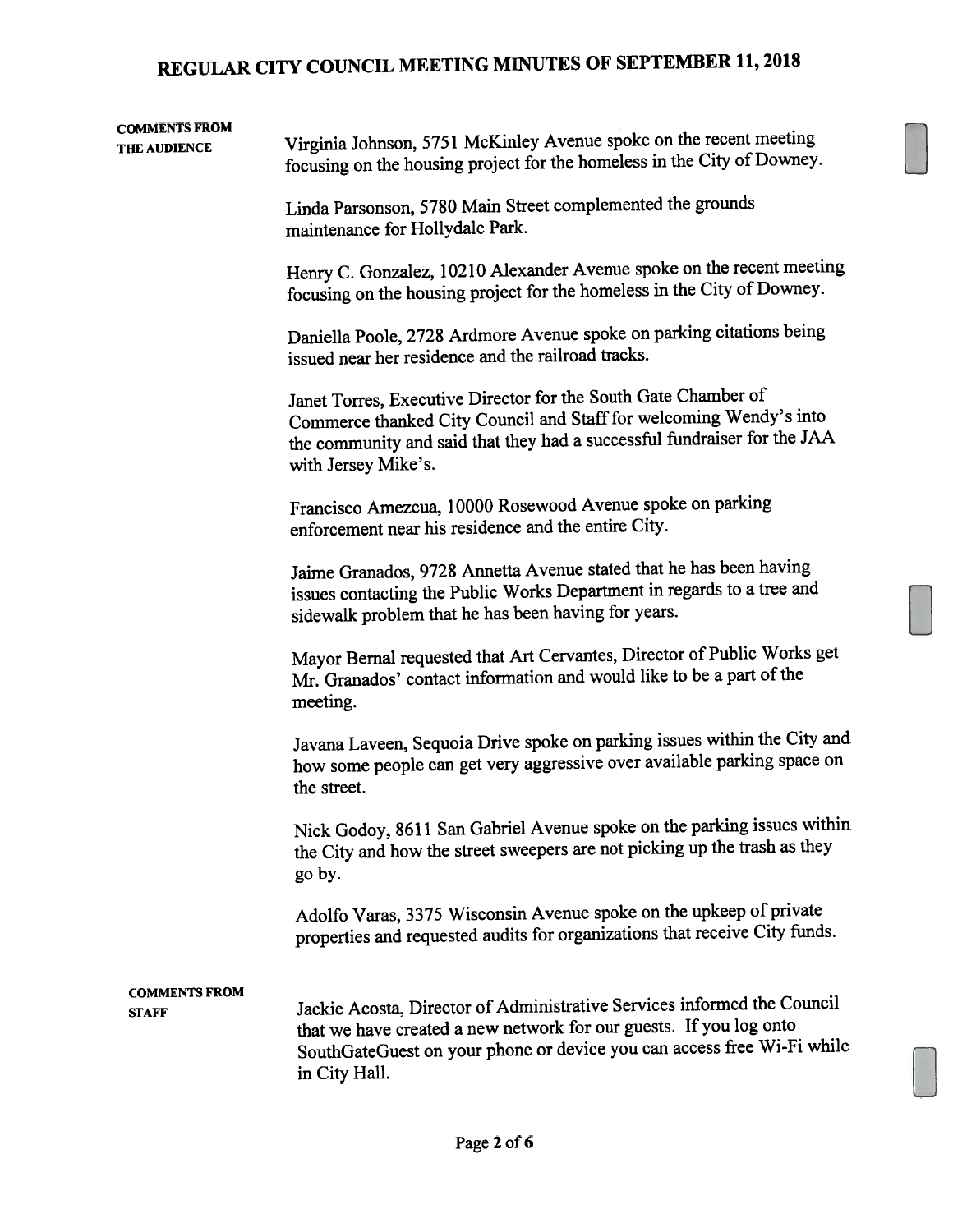### COMMENTS FROM

STAFF CONT. Art Cervantes, Director of Public Works updated everyone on the Firestone Boulevard Project.

Joe Perez, Director of Community Development said that on September 16<sup>th</sup> Greenspan will be celebrating its 90<sup>th</sup> anniversary.

Raul F. Salinas, City Attorney said that he had the opportunity to speak at the Rotary Club on the topic of "Who Invented Lawyers and Do We Still Really Need Them."

Greg Martinez, City Treasurer spoke on the homeless count and resources for our area.

Council Member Diaz said she has been receiving several positive comments on Firestone Boulevard and thanked staff for their hard work. She also received several positive comments on all the new businesses opening in South Gate.

Council Member Rios attended the Rotary Club meeting and an asthma workshop hosted by Assembly Speaker Anthony Rendon.

Council Member Davila attended the COG meeting and will be turning in written reports to each council member from this agency. She also attended the annual fundraiser for the South Gate's Multi Cultural Women's Club and thanked the community for their support.

Vice Mayor Morales reported that at the League they have been tracking <sup>a</sup> number of bills that would protect local control.

Mayor Bernal met with staff and Council Member Rios to discuss <sup>a</sup> Budget Task Force Committee and she also attended the September 6<sup>th</sup> meeting regarding the American Legion property.

Mayor Bernal requested the status of the customer service study that was requested by the Vice Mayor during the budget sessions to determine where the question of the part-time position is needed. The Mayor has received feedback regarding <sup>a</sup> part-time position at the front window of the Police Department and would like to see the position be transferred to the Police Department instead of the City Clerk's Office.

The Mayor is still looking at organizing an event in January for the west side of the City and would like to work with Art Cervantes, Director of Public Works to get this organized.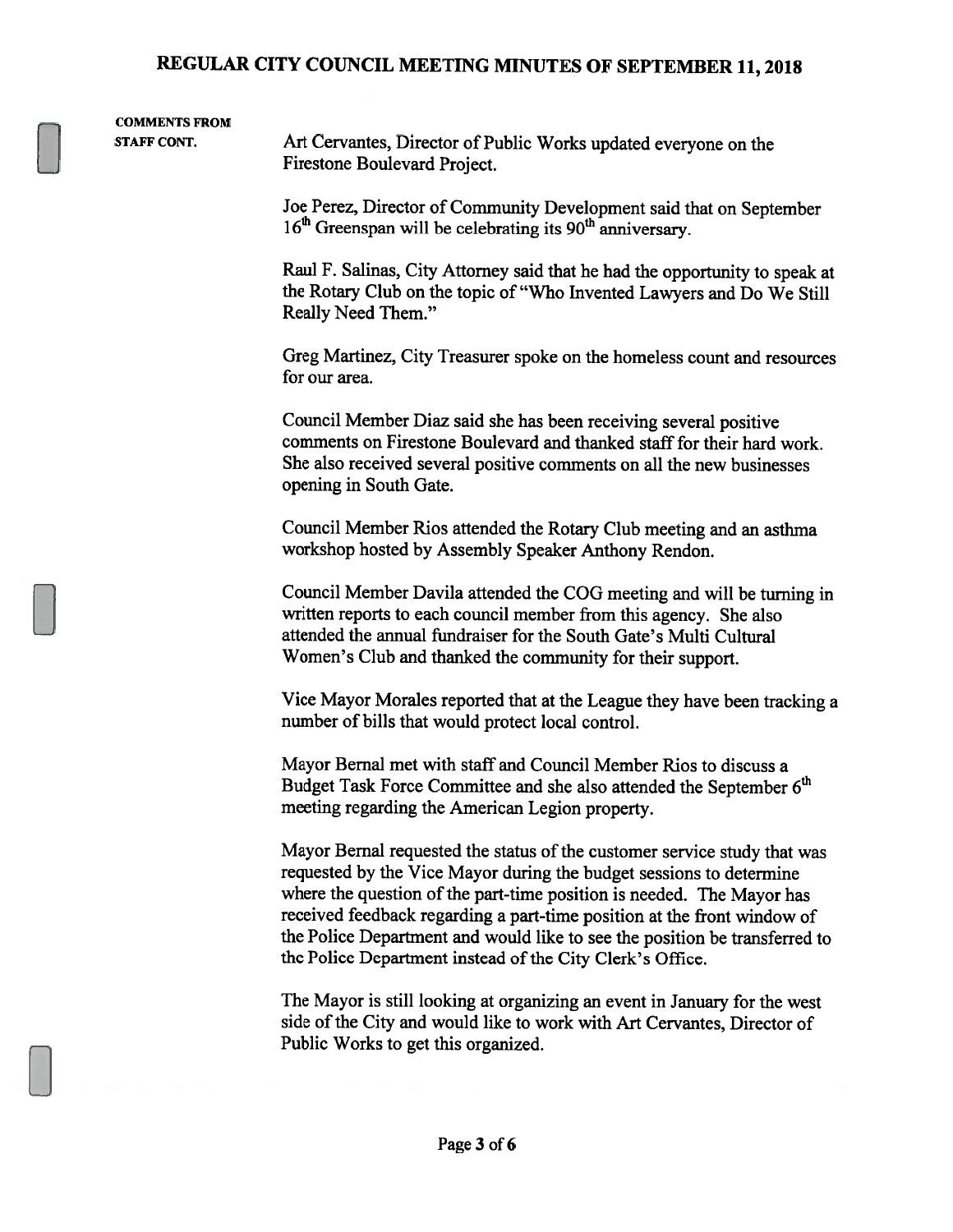| <b>CONSENT CALENDAR</b>              | Agenda Items 2, 3 and 4 were unanimously approved by motion of Vice<br>Mayor Morales and seconded by Mayor Bernal.                                                                                                                                                                                                                                                                                                                                                       |
|--------------------------------------|--------------------------------------------------------------------------------------------------------------------------------------------------------------------------------------------------------------------------------------------------------------------------------------------------------------------------------------------------------------------------------------------------------------------------------------------------------------------------|
| 2<br><b>PERSONNEL</b>                | The City Council unanimously adopted Resolution No. 7829 entitled -<br>Resolution of the City Council of the City of South Gate, amending<br>Resolution No. 6454 (Salary Resolution and Position Classification Plan)<br>to update the job specifications for the Recreation Leader I, Recreation<br>Leader II, Recreation Leader III and Recreation Leader IV hourly<br>positions in the Parks & Recreation Department during consideration of<br>the Consent Calendar. |
| $\overline{\mathbf{3}}$              |                                                                                                                                                                                                                                                                                                                                                                                                                                                                          |
| <b>EQUIPMENT</b>                     | The City Council unanimously approved Purchase Order with Coastline<br>Equipment Company for the purchase of a John Deere Model 210 Tractor<br>Loader for the Parks & Recreation Department in the total amount of<br>\$88,030.16 during consideration of the Consent Calendar.                                                                                                                                                                                          |
| 4<br><b>PARKING LOT</b>              | The City Council unanimously approved A and B during consideration of<br>the Consent Calendar.                                                                                                                                                                                                                                                                                                                                                                           |
|                                      | Accepted the completion of construction, effective July 2, 2018, of<br>a.<br>the Parking Lot Improvements at the Southeast Corner of Imperial<br>Highway and Garfield Place, City Project No. 565-GEN,<br>constructed by M.C. Alyea Construction; and                                                                                                                                                                                                                    |
|                                      | Directed the City Clerk to file a Notice of Completion with Los<br>b.<br>Angeles County Recorder's Office.                                                                                                                                                                                                                                                                                                                                                               |
|                                      |                                                                                                                                                                                                                                                                                                                                                                                                                                                                          |
| 6<br><b>WATER</b>                    | The City Council unanimously received and filed a presentation from the<br>Los Angeles County Department of Public Works on the Safe, Clean<br>Water Program to educate the public on Measure W which will be on the<br>November 6, 2018 ballot by motion of Vice Mayor Morales and seconded<br>by Council Member Davila.                                                                                                                                                |
| <b>EXCUSED</b><br><b>FROM ITEM 7</b> | At this time, Council Member Diaz, was excused from participating on<br>item 7 and departed from the Council Chambers.                                                                                                                                                                                                                                                                                                                                                   |
| 7<br><b>TWEEDY MILE</b>              | The City Council appointed one person to the Tweedy Mile Advisory<br>Board.                                                                                                                                                                                                                                                                                                                                                                                              |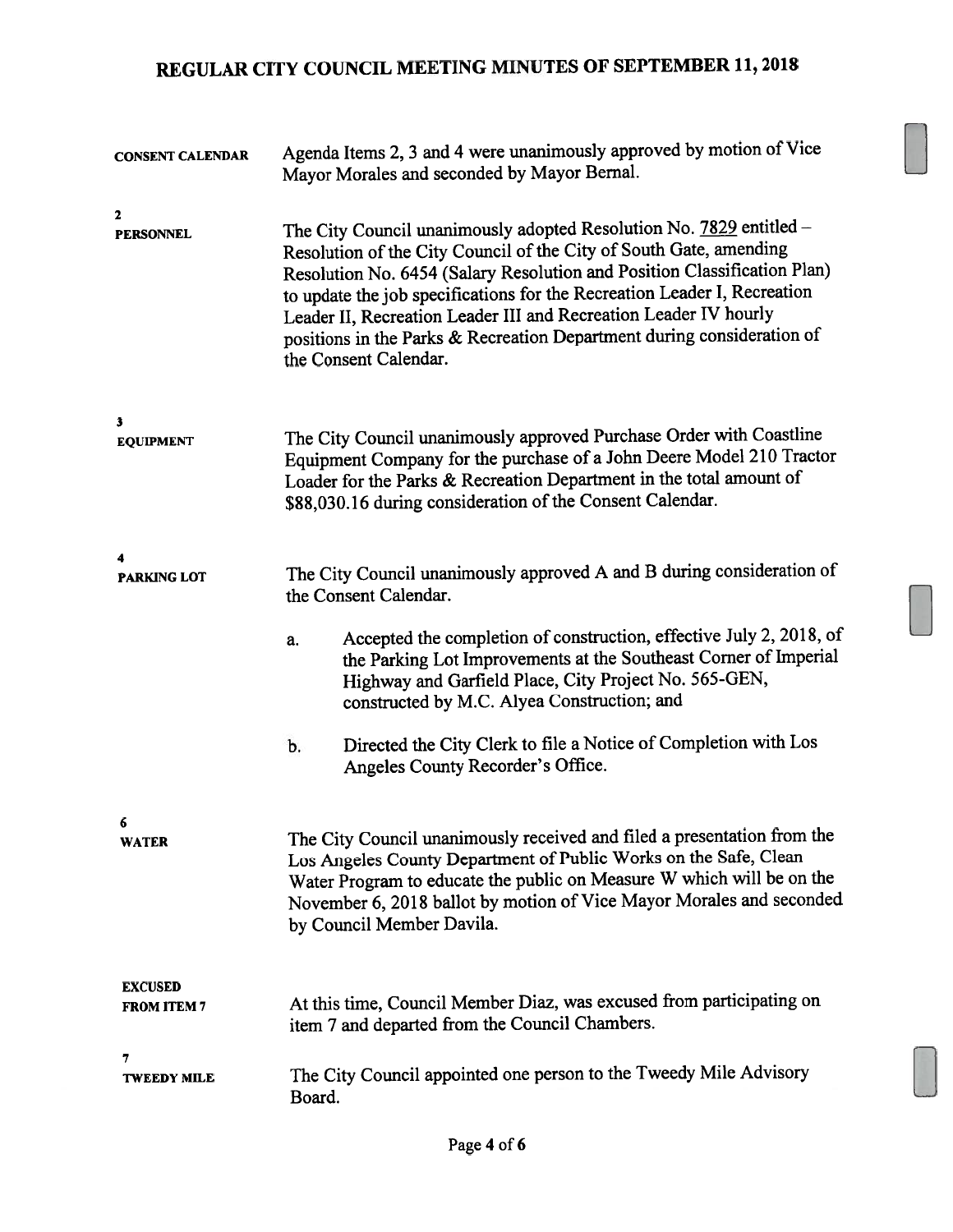| 7<br><b>TWEEDY MILE CONT.</b> | Mayor Bernal appointed Maribel Chaidez; Vice Mayor Morales appointed<br>Jan Hicks; and Council Member Davila appointed Minerva Rodriguez by<br>motion of Mayor Bernal and seconded by Council Member Davila.                                                                                                                                                         |
|-------------------------------|----------------------------------------------------------------------------------------------------------------------------------------------------------------------------------------------------------------------------------------------------------------------------------------------------------------------------------------------------------------------|
|                               | ROLL CALL: Mayor Bernal, yes; Vice Mayor Morales, yes; Council<br>Member Diaz, absent; Council Member Rios, yes; Council Member<br>Davila, yes.                                                                                                                                                                                                                      |
|                               | Council Member Rios will make his appointment at the City Council<br>Meeting of September 25 <sup>th</sup> . The City Council will also consider<br>appointing the 5 <sup>th</sup> member to the Tweedy Mile Advisory Board at the City<br>Council Meeting of September 25 <sup>th</sup> as Council Member Diaz will not<br>appoint because of a potential conflict. |
| 8                             |                                                                                                                                                                                                                                                                                                                                                                      |
| <b>CITY HALL</b>              | The City Council approved A, B, C, and D by motion of Mayor Bernal<br>and seconded by Vice Mayor Morales. Council Member Rios voted no.                                                                                                                                                                                                                              |
|                               | Agreement (Contract No. 3475) with Aid Builders, Inc., to<br>a.<br>construct the Seaborg House Relocation Project (Project), City<br>Project No. 531-ARC, in an amount not-to exceed \$369,000;                                                                                                                                                                      |
|                               | $b$ .<br>Appropriated \$300,000 from the unassigned fund balance in the<br>Park Enhancement Fund to Account No. 311-790-69-9424 to fully<br>fund the Project;                                                                                                                                                                                                        |
|                               | Authorized the Mayor to execute the Agreement in a form<br>c.<br>acceptable to the City Attorney; and                                                                                                                                                                                                                                                                |
|                               | d.<br>Approved the Notice of Exemption for the construction of the<br>Project and directing the City Clerk to file it with the Los Angeles<br>County Recorder's Office.                                                                                                                                                                                              |
| 9<br><b>WARRANTS</b>          | The City Council unanimously approved the Warrants and Cancellations<br>for September 11, 2018 by motion of Council Member Davila and                                                                                                                                                                                                                                |
|                               | seconded by Mayor Bernal.                                                                                                                                                                                                                                                                                                                                            |
|                               | Total of Checks:<br>\$1,544,762.66<br>Voids:<br>67,174.80)<br>(S<br>Total of Payroll Deductions:<br>215,165.91<br><b>Grand Total:</b><br>\$1,262,421.95                                                                                                                                                                                                              |